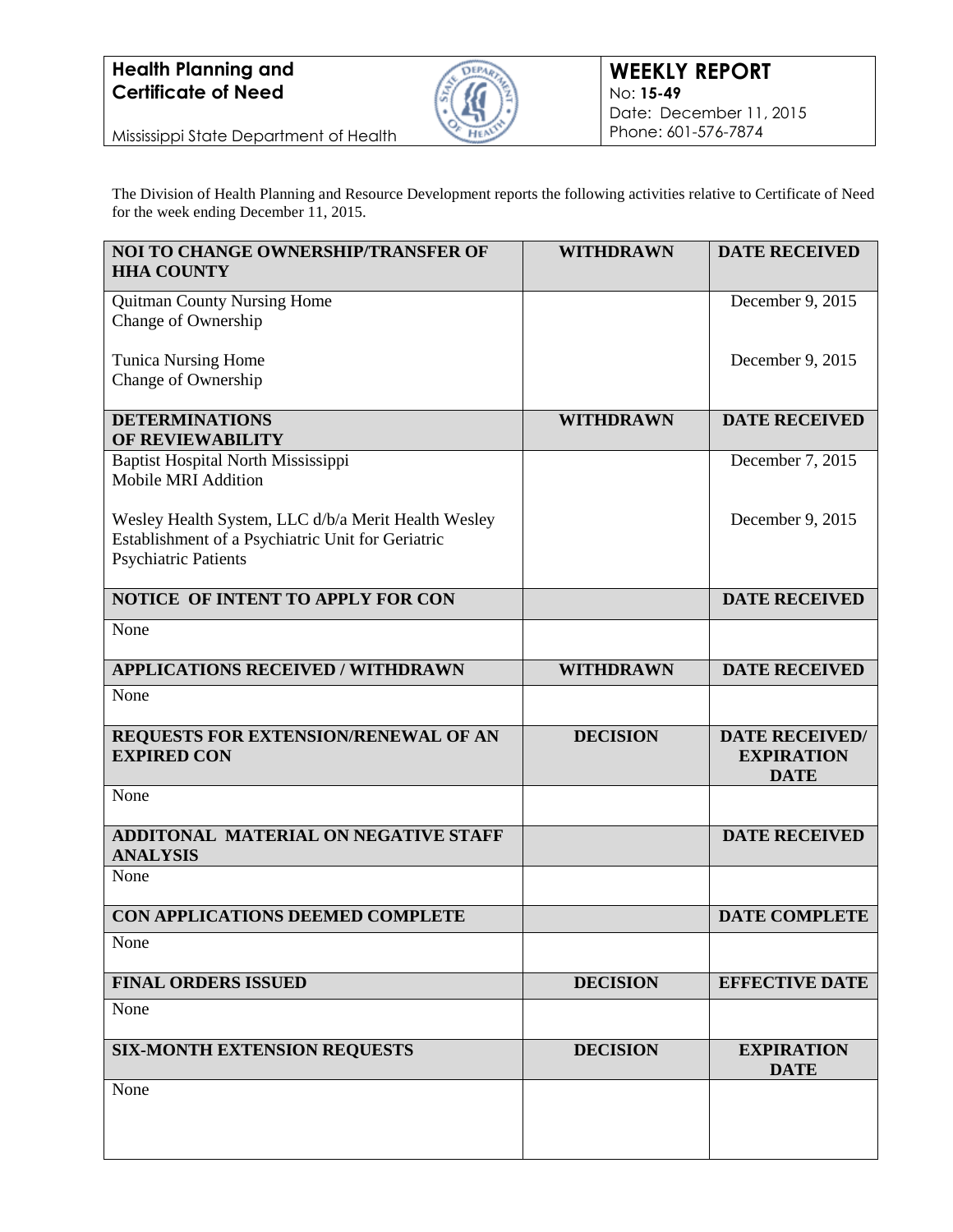

### **WEEKLY REPORT** No: **15-49** Date: December 11, 2015 Phone: 601-576-7874

Mississippi State Department of Health

| <b>HEARINGS DURING THE COURSE OF REVIEW</b>                                           | <b>REQUESTED</b>       | <b>DATE</b><br><b>SCHEDULED</b> |
|---------------------------------------------------------------------------------------|------------------------|---------------------------------|
| <b>CON Review Number: HG-RC-0515-008</b>                                              |                        |                                 |
| St. Dominic - Jackson Memorial Hospital                                               |                        |                                 |
| Renovation and Expansion of Emergency Department                                      |                        |                                 |
| Capital Expenditure: \$40,071,029                                                     |                        |                                 |
| Location: Jackson, Hinds County, Mississippi                                          |                        |                                 |
| Requestor: Jackson HMA LLC, d/b/a Merit Health                                        | August 27, 2015        | To Be Scheduled                 |
| Central                                                                               |                        |                                 |
| <b>CON Review Number: ASC-NIS-0614-008</b>                                            |                        |                                 |
| <b>Madison Physician Surgery Center</b>                                               |                        |                                 |
| Establishment of a Multi-Specialty Ambulatory Surgery                                 |                        |                                 |
| Center                                                                                |                        |                                 |
| Capital Expenditure: \$1,869,414.00                                                   |                        |                                 |
| Location: Madison, Madison County, Mississippi                                        |                        |                                 |
| Requestor(s): Madison Physician Surgery Center                                        | September 10, 2014     | To Be Scheduled                 |
|                                                                                       |                        |                                 |
| <b>CON Review: HG-RLS-1210-039</b>                                                    |                        |                                 |
| Patients' Choice Medical Center, Raleigh                                              |                        |                                 |
| Lease/Relocation of 10 Chemical Dependency Beds &                                     |                        |                                 |
| Offering of Adult Chemical Dependency Services                                        |                        |                                 |
| Capital Expenditure: \$58,400                                                         |                        |                                 |
| Requestor: Alliance Health Center, Meridian                                           | March 16, 2011         | To Be Scheduled                 |
|                                                                                       |                        |                                 |
| CON Review: FSF-NIS-0610-025                                                          |                        |                                 |
| Gumtree Imaging, LLC Tupelo<br>Acquisition/Establishment and Offering of MRI Services |                        |                                 |
| Capital Expenditure: \$1,090,000                                                      |                        |                                 |
|                                                                                       |                        |                                 |
| Requestor: The Imaging Center at Gloster Creek Village                                | <b>August 26, 2010</b> | To Be Scheduled                 |
|                                                                                       |                        |                                 |
| CON Review: ESRD-NIS-0908-031                                                         |                        |                                 |
| Fresenius Medical Care-Calhoun City                                                   |                        |                                 |
| Establish/Const of a 6-Station ESRD Facility in                                       |                        |                                 |
| <b>Calhoun County</b>                                                                 |                        |                                 |
| Capital Expenditure: \$462,471                                                        |                        |                                 |
| Requestor: Fresenius Medical Care                                                     | March 9, 2010          | To Be Scheduled                 |
|                                                                                       |                        |                                 |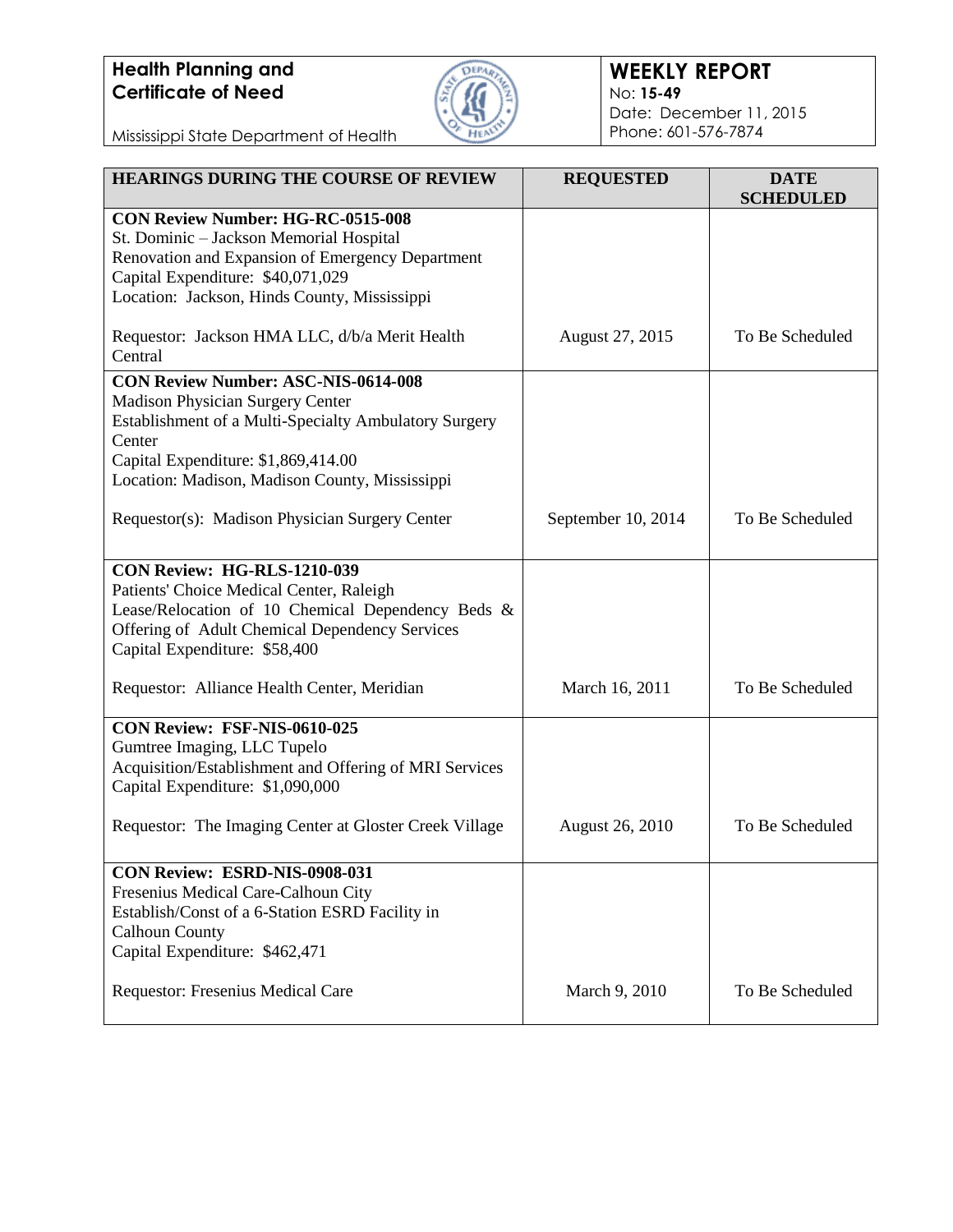

#### **WEEKLY REPORT** No: **15-49** Date: December 11, 2015 Phone: 601-576-7874

Mississippi State Department of Health

| CON Review: ESRD-NIS-0908:035                         |                  |                                 |
|-------------------------------------------------------|------------------|---------------------------------|
| Fresenius Medical Care-Water Valley                   |                  |                                 |
| Establish/Const. of a 6-Station ESRD facility in      |                  |                                 |
| Yalobusha County                                      |                  |                                 |
| Capital Expenditure: \$462,471                        |                  |                                 |
| Requestor: Fresenius Medical Care                     | March 9, 2010    | To Be Scheduled                 |
| CON Review: FSF-NIS-0808-024                          |                  |                                 |
| Advanced Medical Imaging of Greenville, LLC           |                  |                                 |
| Provision of MRI Services in Washington County        |                  |                                 |
| Capital Expenditure: \$0                              |                  |                                 |
| Requestor: Delta Regional Medical Center              | December 3, 2008 | To Be Scheduled                 |
| <b>CON Review: FSF-NIS-0807-018</b>                   |                  |                                 |
| Desoto Imaging and Diagnostics, LLC                   |                  |                                 |
| <b>Establishment of Mobile PET Services</b>           |                  |                                 |
| Capital Expenditure: \$0                              |                  |                                 |
| Requestor: Baptist Memorial Hospital - DeSoto         | December 3, 2007 | To Be Scheduled                 |
|                                                       |                  |                                 |
| CON Review: HG-NIS-1206-038                           |                  |                                 |
| Laird Hospital, Inc.                                  |                  |                                 |
| Offering of MRI Services at Rush Medical Clinic,      |                  |                                 |
| Philadelphia                                          |                  |                                 |
| Capital Expenditure: \$14,500                         |                  |                                 |
| Requestors: Neshoba County General Hospital & InSight | May 2, 2007      | To Be Scheduled                 |
| <b>Health Corporation</b>                             |                  |                                 |
| CON Review: FSF-NIS-1006-031                          |                  |                                 |
| Starkville Orthopedic Clinic, Starkville              |                  |                                 |
| Acquisition of MRI Equipment and Offering of Open     |                  |                                 |
| <b>Orthopedic MRI Services</b>                        |                  |                                 |
| Capital Expenditure: \$802,060                        |                  |                                 |
| Requestor: Oktibbeha County Hospital                  | January 16, 2007 | To Be Scheduled                 |
| OTHER HEARINGS DURING THE COURSE OF<br><b>REVIEW</b>  | <b>REQUESTED</b> | <b>DATE</b><br><b>SCHEDULED</b> |
| None                                                  |                  |                                 |
|                                                       |                  |                                 |
|                                                       |                  |                                 |
|                                                       |                  |                                 |
|                                                       |                  |                                 |
|                                                       |                  |                                 |
|                                                       |                  |                                 |
|                                                       |                  |                                 |
|                                                       |                  |                                 |